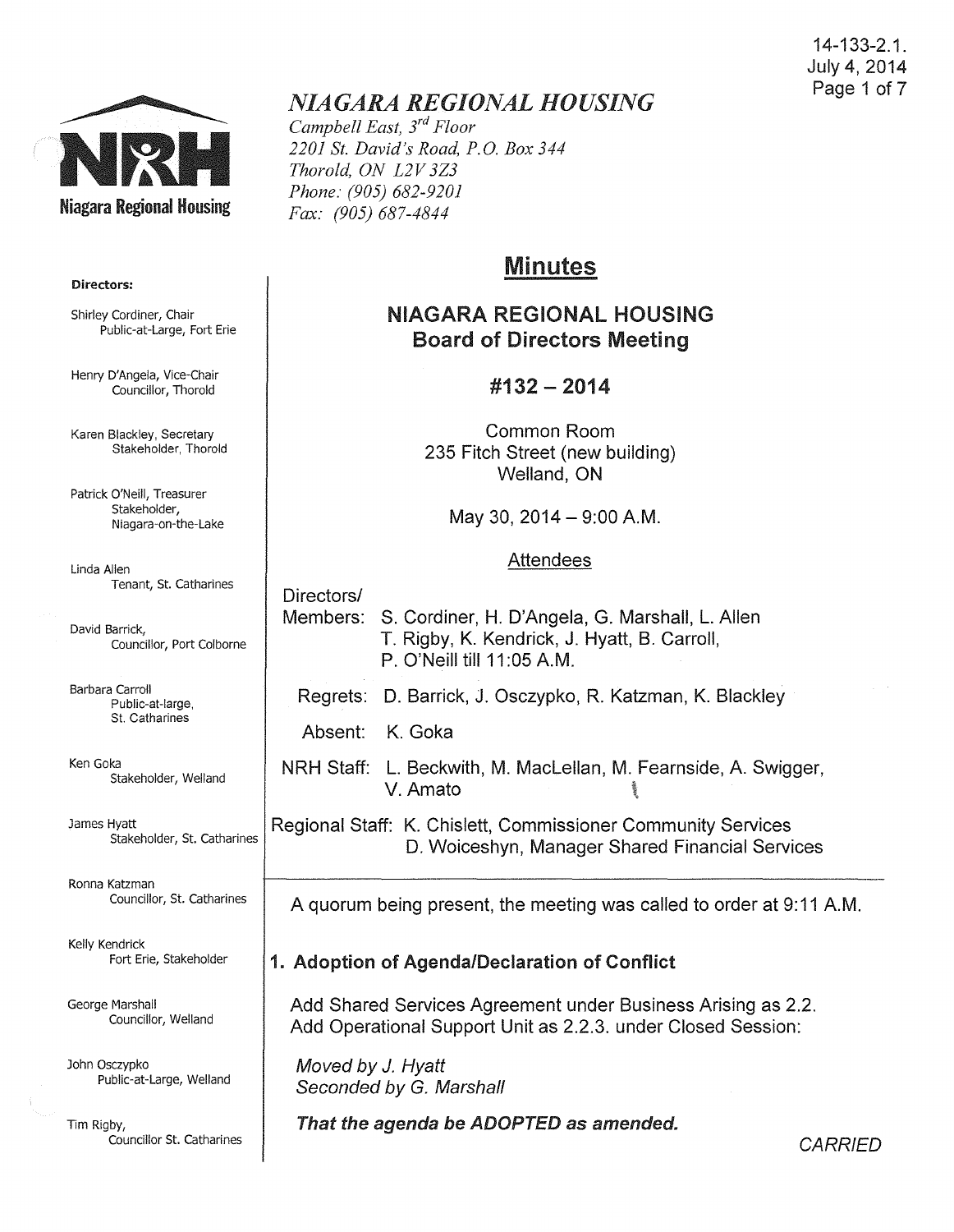No conflicts of interest were declared.

#### 2. Approval of Minutes

2.1. Minutes of the April 25, 2014 Meeting

Moved by *H.* D'Angela Seconded by P. O'Neill

That the minutes of the April 25, 2014 meeting be ADOPTED.

**CARRIED** 

2.2. Business Arising - Shared Services Agreement - Report 14-132-2.2.

Report 14-132-2.2. Shared Services Agreement was distributed. The General Manager reviewed the report. The agreement currently costs \$1.6 mil.

Moved by *H.* D'Angela Seconded by *P.* O'Neill

#### That the NRH Board of Directors RECEIVES report 14-132-2.2., Shared Services Agreement for information

**CARRIED** 

Staff was directed to provide rent per square foot.

Action by: *L.* Beckwith

2.2.A. Closed Session 9:20 A.M.

Moved by B. Carroll Seconded by J. Hyatt

That the NRH Board of Directors MOVE INTO closed session to consider information of a confidential nature regarding labour relations or employee negotiations - 2014 Job Rate for General Manager Position and Operational Support Unit and for litigation or potential litigation, including matters before administrative tribunals, affecting the municipality or local board concerning an update on Broadoak.

**CARRIED** 

The only staff present were the General Manager and Executive Assistant. M. Fearnside attended for the Broadoak update.

2.2.8. 10:15 A.M. Moved by Seconded by

That the NRH Board of Directors RISE with report.

**CARRIED**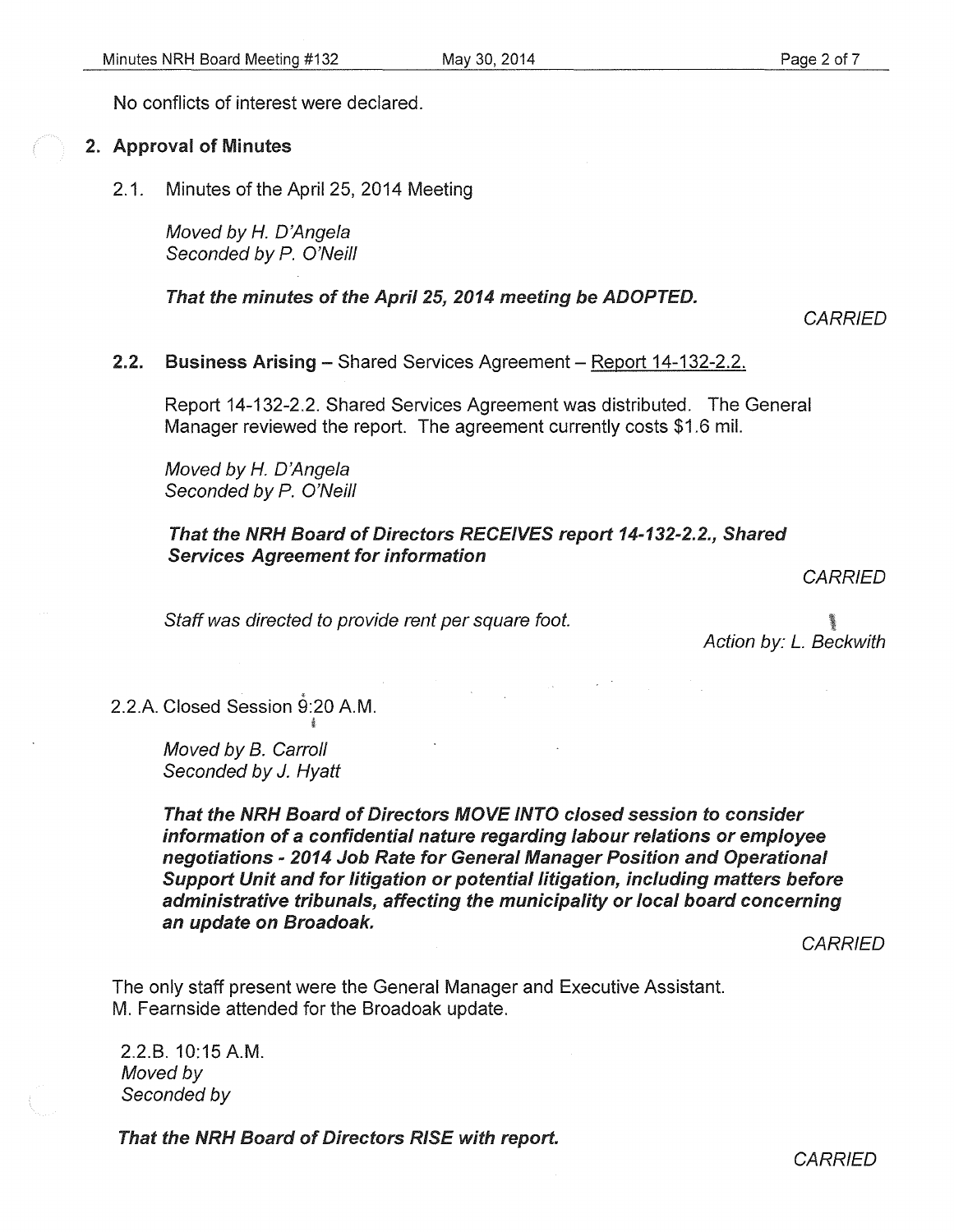2.2.1. 2014 General Manager Job Rate - Chart 14-132-2.2.1.

Moved by P. O'Neill Seconded by *L.* Allen

That the Niagara Regional Housing Board of Directors APPROVES:

- 1. the Recruitment Committee, in consultation with Recruitment Agency representative determine an appropriate salary range for the General Manager position;
- 2. any additional fee for the extra service be negotiated and approved by the Committee; and,
- 3. a special meeting of the Board be arranged by teleconference to authorize Recruitment Committee's recommendation.

**CARRIED** Action by: S. Cordiner

2.2.3. Operational Support Unit - Report IC 14-132-2.2.3.

Moved by T. Rigby Seconded by H. D'Angela

That the Niagara Regional Housing Board of Directors APPROVES, subject to decision received on Tuesday, June 3<sup>rd</sup>, NRH Chair and Vice-Chair meeting with the Regional Chair and CAD in regards to the staffing issue.

**CARRIED** 

 $2.2.3. A.$ Moved by B. Carroll Seconded by G. Marshall

That the Niagara Regional Housing Board of Directors APPROVES, subject to decision received on Tuesday, June 3 $^{\prime\prime}$ , either review of service levels or giving notice of service termination for specific items under the Shared Services Agreement with Region.

**CARRIED** 

10:45 A.M.

K. Chislett, M. Maclellan, W. Thompson, A. Swigger and D. Woiceshyn joined the meeting.

3. Presentation – Tour of new building to take place after meeting.

#### 4. Staff Reports

4.1. Community Homelessness Prevention Initiative (CHPI) Pilot Eviction Prevention Program for Housing Providers - Report 14-132-4.1.

K. Chislett thanked NRH staff for their participation in the CHPI program that prevented 63 households from being evicted.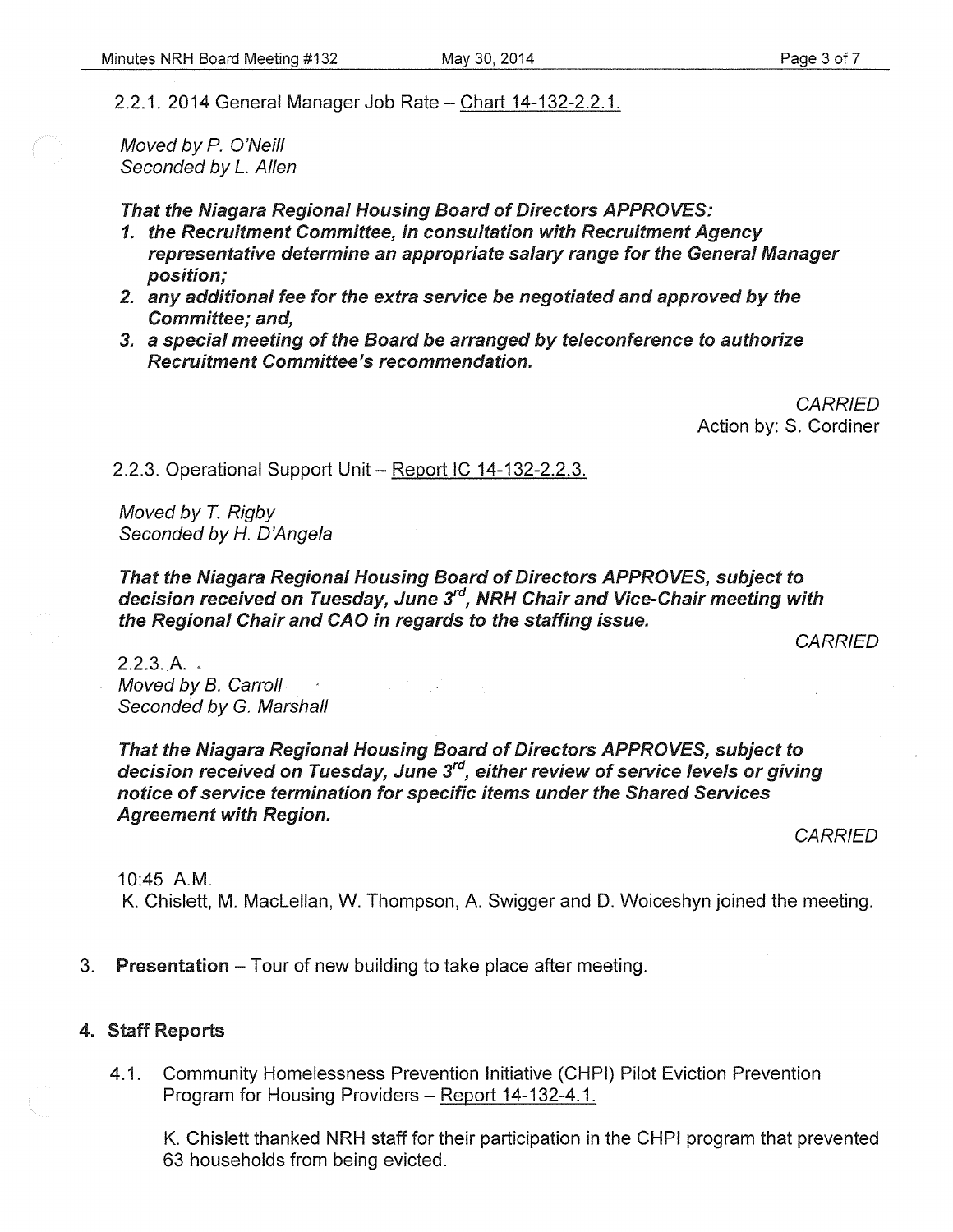That Niagara Regional Housing Board of Directors RECEIVES report *14- 132-4.1.* Community Homelessness Prevention Initiative (CHPI) Pilot Eviction Prevention Program for Housing Providers for information.

**CARRIED** 

4.2. Policy- Election Activity on NRH Property- Report 14-132-4.2.

Moved by B. Carroll Seconded by T. Rigby

That the Niagara Regional Housing Board of Directors APPROVES Policy G *30*  **Election Activity on NRH Property.** 

**CARRIED** 

4.3. Policy- Flex Time- Report 14-132-4.3.

Moved by *T.* Rigby Seconded by *K.* Kendrick

That the Niagara Regional Housing Board of Directors APPROVES the revised Policy D *30* - Flex Time.

**CARRIED** 

4.4. End of Operating Agreements (EOA) - Federal/Provincial Housing Providers -Report 14-132-4.4.

Moved by J. Hyatt Seconded by G. Marshall

That the Niagara Regional Housing (NRH) Board of Directors RECEIVES report *14-132-4.4.,* End of Operating Agreements (EOA)- Federal/Provincial Housing Providers for information.

**CARRIED** 

4.5. Market Rents 2014- Report 14-132-4.5.

P. O'Neill left the meeting at 11:05 A.M.

Moved by *H.* D'Angela Seconded by *T.* Rigby

That Niagara Regional Housing (NRH) Board of Directors APPROVES the proposed *2014* Market Rents for the owned units, effective September *1,*  2014 as highlighted in Appendix "B".

**CARRIED**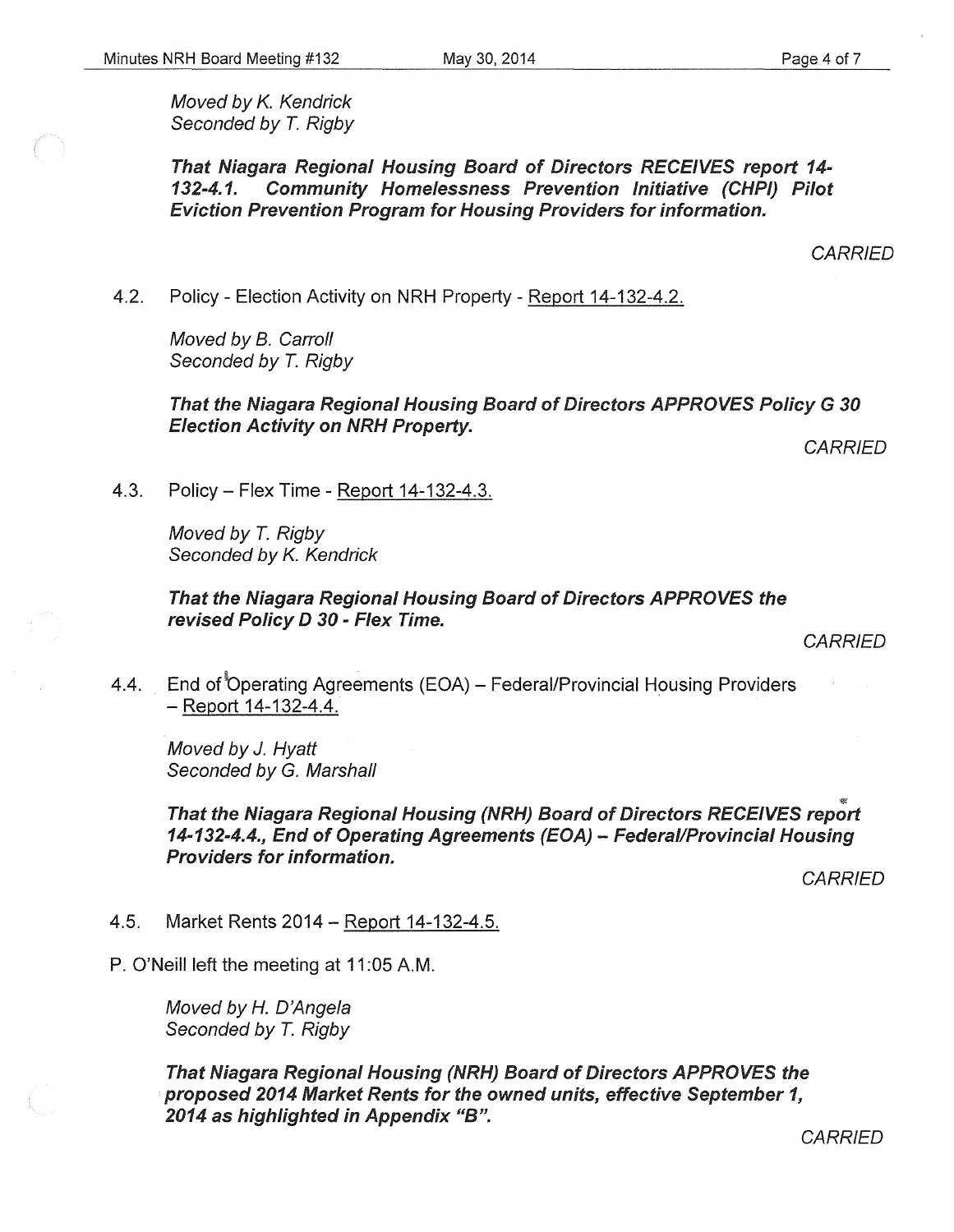4.6. Tenant Chargebacks for Property Damage- Report 14-132-4.6.

Moved by B. Carroll Seconded by H. D'Angela

That the Niagara Regional Housing (NRH) Board of Directors APPROVES the following chargeback policy:

- a) When damage to a unit is the result of willful or negligent action on the part of tenants, members of the household or guests, the tenant shall be responsible for paying the costs of damages up to a maximum of \$12,000;
- b) NRH will forgive half of the tenant chargeback if the repayment agreement is followed, with the tenant making regular payments.

**CARRIED** 

4.7 Three Program Review Project - Report 14-132-4.7.

Staff advised that KPMG has signed off on the Three Program Review Project. Preliminary results indicate that, overall, the owned units are the least expensive and Rent Supplement units most expensive (30 to 35% higher) even with administrative costs considered.

Moved by G. Marshall Seconded by *T.* Rigby

That the NRH Board RECEIVES Report 14-132-4.7, Three Program Review Project for information.

**CARRIED** 

4.8. NRH Policies B-2 Signing Authority, B-3 Procurement Methods and Limits and E-17 Board Authority and Approvals - Report 14-132-4.8.

Moved by B. Carroll Seconded by J. Hyatt

That the Board of Directors APPROVES NRH policies B-2 Signing Authority, B-3 Procurement Methods and Limits and E-17 Board Authority and Approvals.

**CARRIED** 

#### 5. New Business

There was no new business.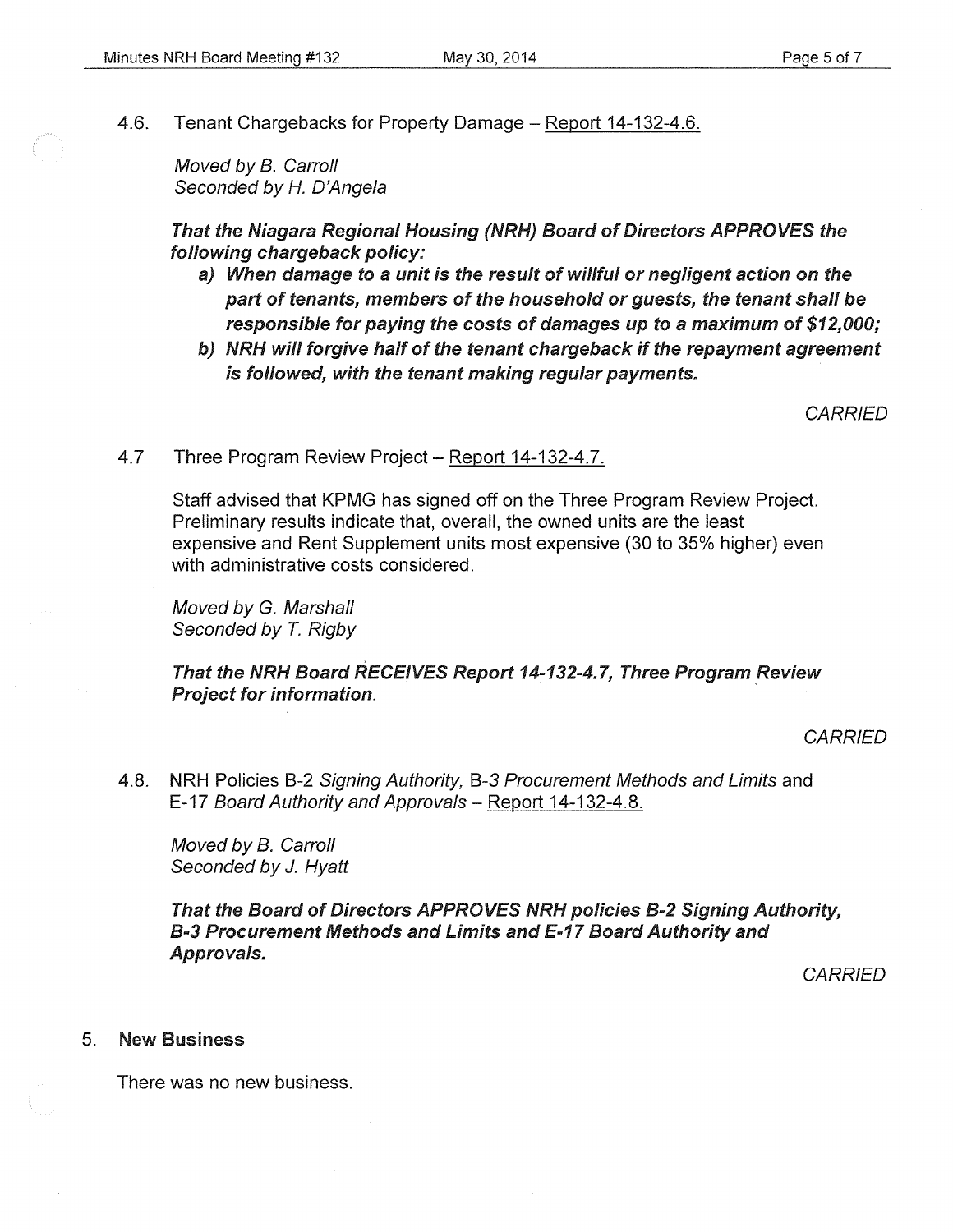### 6. General Manager's Report

6.1 Financial Statements as at April 30, 2014

Financial Statements were distributed.

Moved by B. Carroll Seconded by J. Hyatt

That the Niagara Regional Housing Board of Directors APPROVES the **Financial Statements as at April 30, 2014.** 

**CARRIED** 

- 7. Committee Reports
	- 7 .1. Appeals Hearings Minutes of the April 15 & May 13, 2014 hearings were provided for information.

Moved by B. Carroll Seconded by L. Allen

That the NRH Board of Directors RECEIVES the committee reports noted above.

#### 8. For Information

**CARRIED** 

8.1. Action Items from Previous Meetings

#### Correspondence/Media

There was no correspondence.

#### 9. Other Business

The 2013 Annual Report was distributed.

#### 10. Next Meetings

Friday, July 4, 2014 Regular Meeting & Annual General Meeting at 9:00A.M. NRH Board Room Campbell East 2201 St. David's Road Thorold